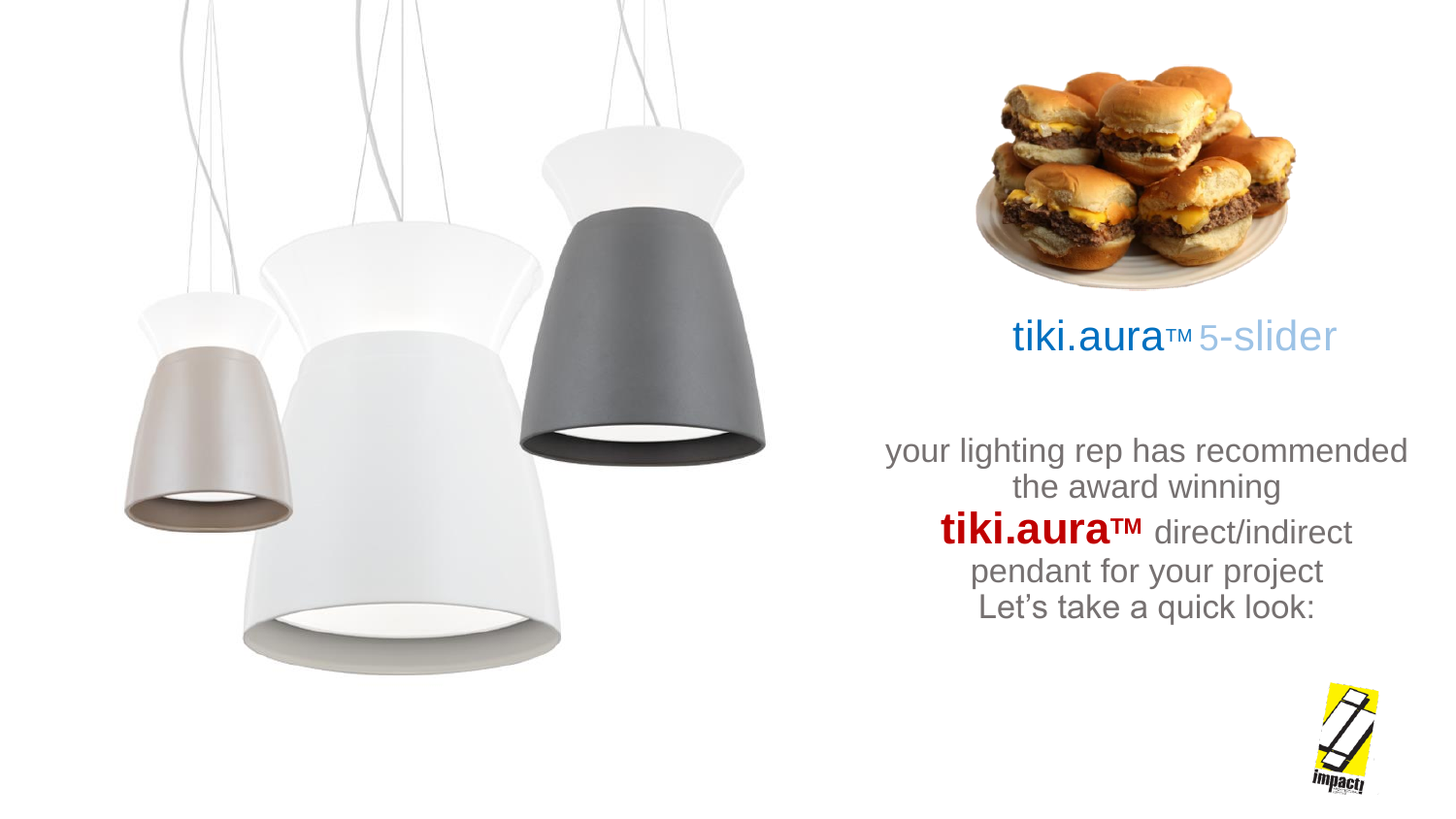## sizes and lumens



direct / indirect

- P4109 (9"): 995-2780 lm / 970 lm
- P4113 (13"): 1585-4120 lm / 775-1940 lm
- P4117 (17"): 2580–4985 lm / 775-2135 lm





## tiki.aura™ 5-slider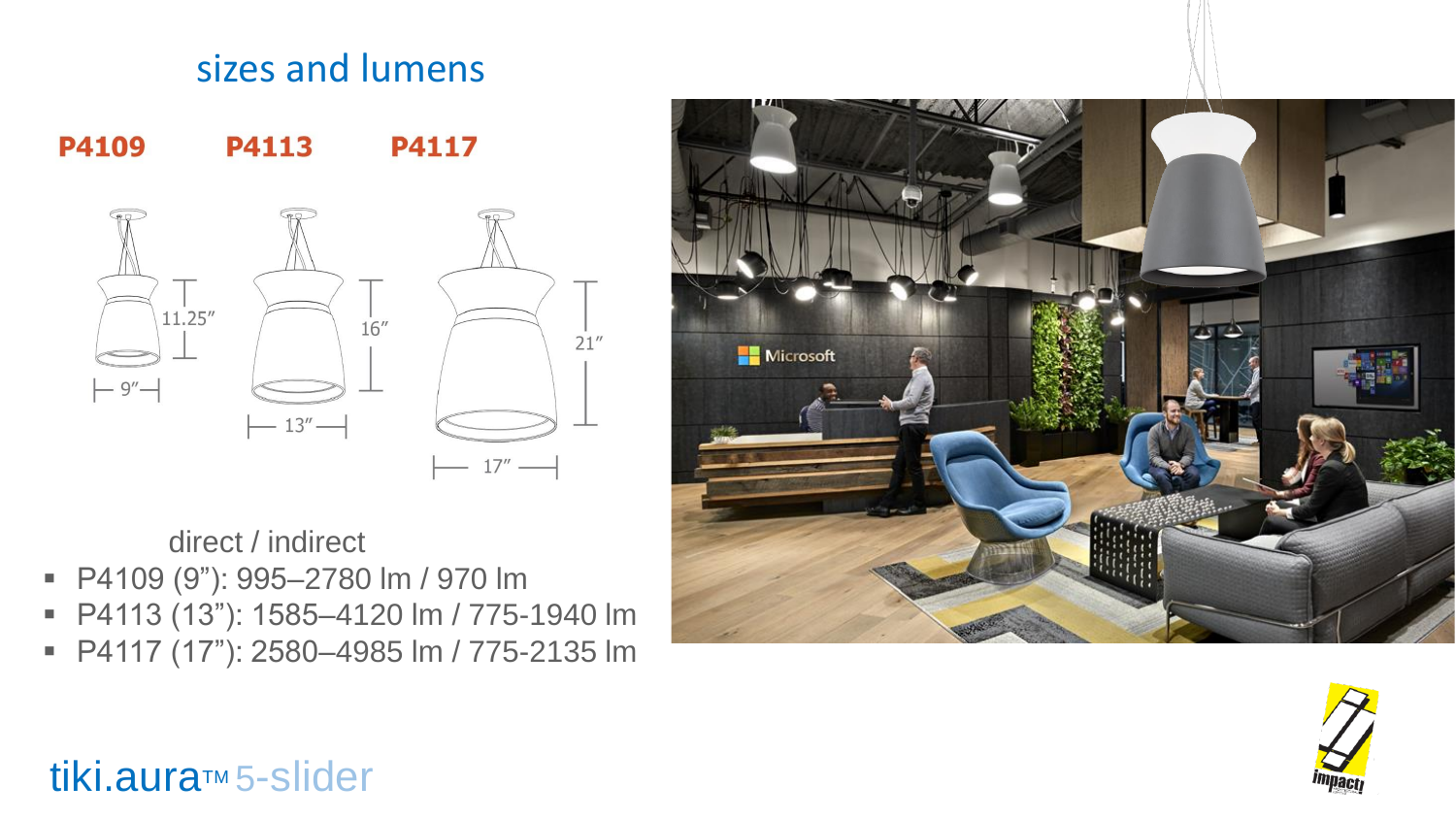#### construction

5" dia. mounting canopy with ultrathin stainless steel Wisp® cable tripod and tiny field adjustable grippers for exact mounting height

dual COB Direct/ Indirect light distribution w/ dual circuit option 2700K, 3000K, 3500K, 4000K 90+ CRI standard

integral programmable drivers, field maintainable, universal input (120-277v), 0-10v controllable to 1% dimming

> 15 standard powder coat paint finishes + custom RAL colors

tiki.aura™ 5-slider



downlight portion either open or optional flat frosted lens

translucent white acrylic inverted bell up light element **gives tiki.aura its glow**!

.050" spun aluminum conical reflector finished in high reflectance (>92%) matte white powder coat

precision CNC spun .063" aluminum downlight housing with rolled bottom edge for added strength.

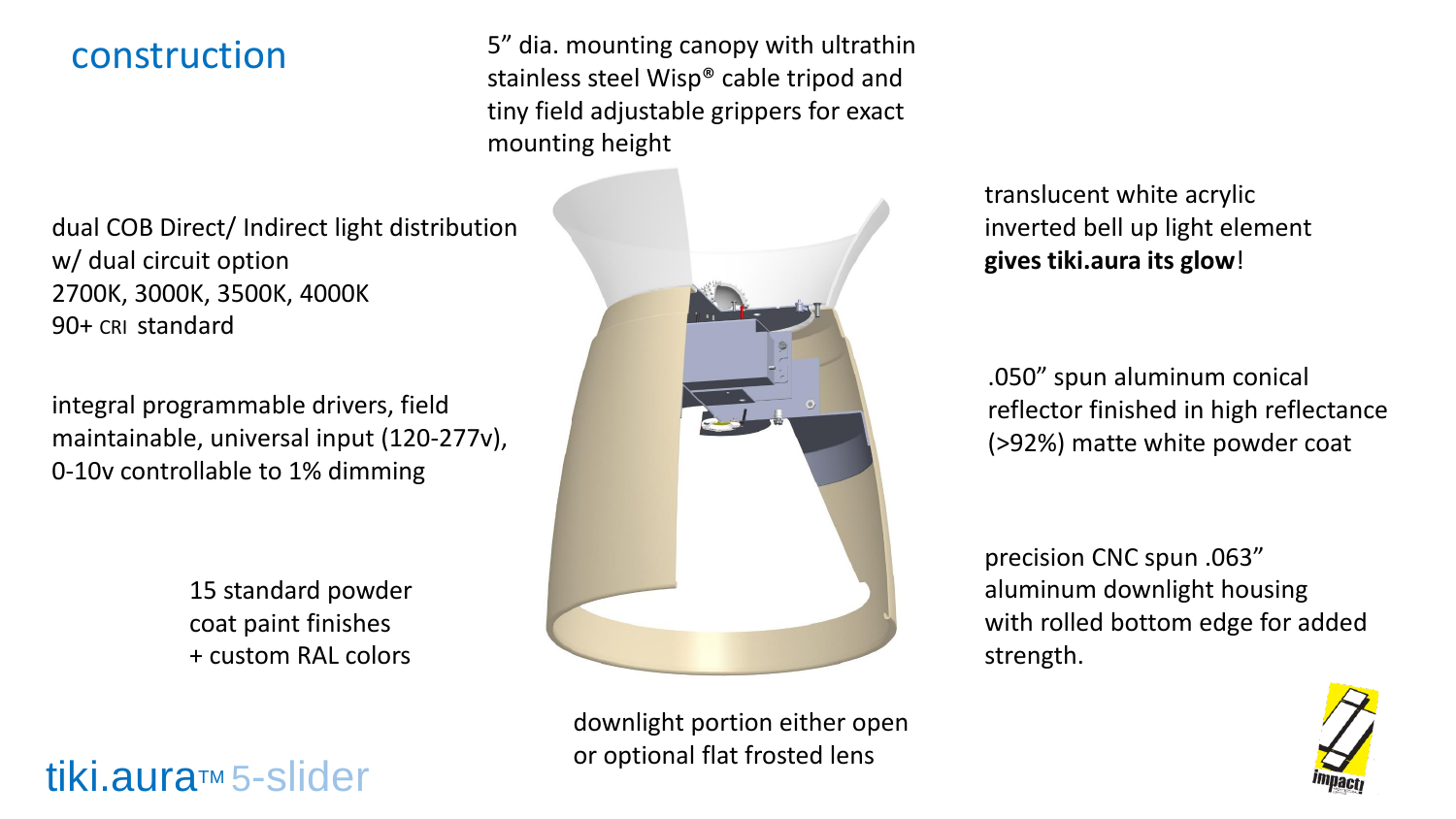## performance

| <b>Schedule</b> |            |                                             |                       |                                                        |                 |         |
|-----------------|------------|---------------------------------------------|-----------------------|--------------------------------------------------------|-----------------|---------|
| Symbol          | <b>OTY</b> | Manufacturer                                | <b>Catalog Number</b> | <b>Description</b>                                     | Lamp            | Wattage |
|                 |            | <b>Impact Architectural</b><br>Lighting LLC | P4117 40 HI 40 HI     | 17" dia. pendant tiki.aura luminaire w/<br>open bottom | 4000k 90cri LED | 68      |



#### **Statistics Description Symbol** Max/Min Avg/Min Max **Min** Avg 33.1 fc 56.4 fc 24.2 fc tiki.aura  $+$  $2.3:1$  $1.4:1$

- 10' x 10' x 16'H space
- 80/50/20 reflectances
- bottom of fixture at 12' aff
- FC readings at 2.5' aff
- layout conducted using P4117-40HI-40HI lumen package (4550 lm direct/ 2135 lm indirect delivered lumens)





# tiki.aura™ 5-slider